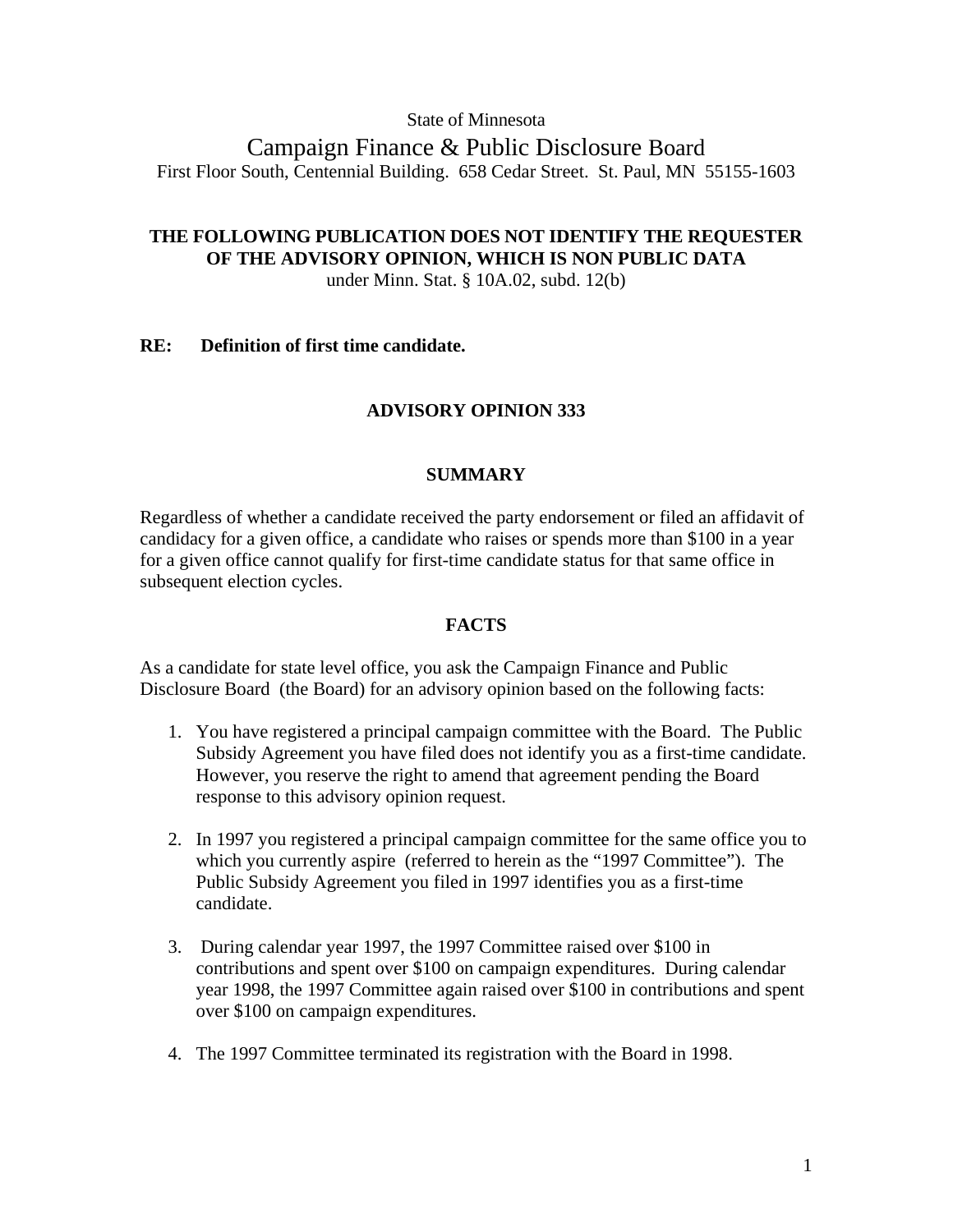5. You did not receive your party endorsement for the office you sought in 1998. You did not file an affidavit of candidacy for that office, therefore your name did not appear on either the primary or general election ballot.

#### **ISSUE**

Does a candidate who registered a campaign committee for a given office that raised more than \$100 in contributions and made more than \$1 00 in expenditures in a previous election cycle but did not receive party endorsement, file an affidavit for office nor appear on a primary or general election ballot still remain eligible in a subsequent election for the 10% increase in expenditure limits accorded first-time candidates?

#### **OPINION**

No, although party endorsement and placement on the primary or general election ballot are considerations in determining first-time candidacy, additional factors may disqualify an individual from qualifying **as** a first-time candidate for a given public office for purposes of the expenditure limits established by Minn. Stat. **5** 10A.25, subd. 2(d).

A "candidate" for purposes of Minnesota Statutes Chapter 10A includes anyone who seeks nomination or election as a constitutional officer, legislator, or judge. See Minn. Stat. §10A.01, subd. 10. **An** individual is deemed to have sought nomination or election to an office if they, or someone acting on their behalf, received contributions or made expenditures in excess of \$100. In 1997 and again in 1998, your committee exceeded the \$100 limit for both contributions and expenditures for the same office for which you are currently a candidate. Accordingly, you are not a first-time candidate for that office, and are therefore ineligible to receive a 10% increase in your expenditure limit under Minn. Stat. 5 10A.25, subd. 2(d).

Issued  $10/39/0$ 

las Al Kelley, Chair Campaign Finance and Public Disclosure Board